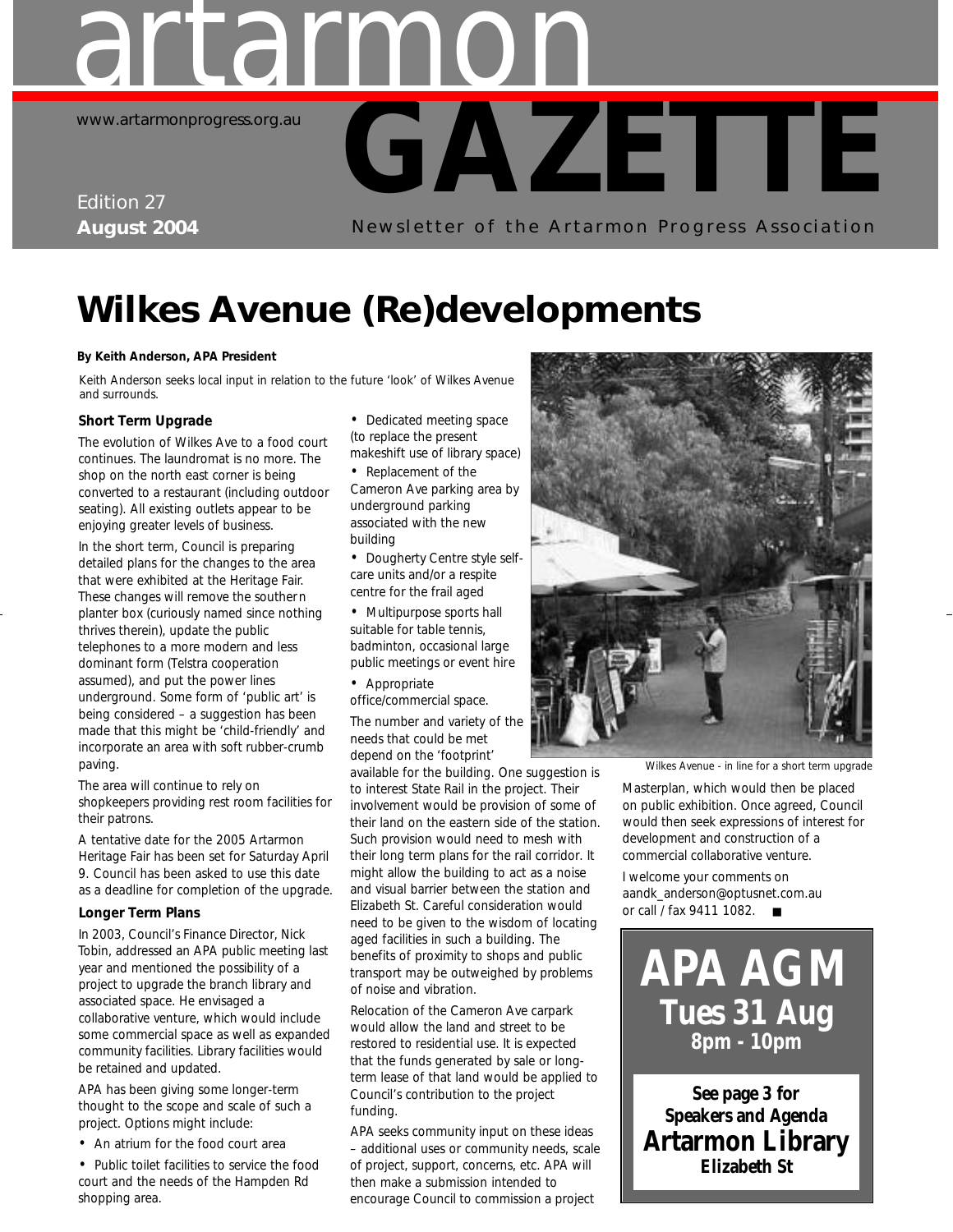#### **Artarmon Progress Association**

ABN 77 319 108 019 **Established 1914 The APA Committee usually meets on the 4th Tuesday of the month, excluding December.**

POBox 540 Artarmon NSW 1570 sec@artarmonprogress.org.au Phone/Fax 9411 6616 www.artarmonprogress.org.au

#### **COMMITTEE 2003-2004**

**President** Keith Anderson

**V P/Treasurer** Michael Dawes **Secretary** David Bruce-Steer **Committee** Geof Cameron Brian Hall Tony Kemm Sonia Powell Mercedes Riviera

> Michelle Sloane Anne Weinert

# artarmon

PO Box 540 Artarmon 1570

The Artarmon Gazette is published quarterly by the Artarmon Progress Association. It is distributed by volunteers, free of charge to Artarmon residents and businesses.

TheArtarmonGazette seeks to inform residents and business people about current local events and issues and provide them with a forum in which to discuss matters of interest and concern.

Written contributions and photographs are very welcome. Please submit all non-advertising material to the Editor. Material can be received on disk or via email. Some minor editing may be necessary for considerations of space and layout.

View and opinions expressed in the Artarmon Gazette are not necessarily those of the Artarmon Progress Association or its members. While all care is taken for accuracy, no responsibility can be taken by the Association, theEditor, Typesetter or Printer.

| <b>Editors</b>                  | John Peacock<br>94139999                                                        |  |  |  |
|---------------------------------|---------------------------------------------------------------------------------|--|--|--|
|                                 | Anne Weinert<br>editor@artarmonprogress.org.au                                  |  |  |  |
| Advertising                     | Geof Cameron<br>9411 6461                                                       |  |  |  |
| gazette@artarmonprogress.org.au |                                                                                 |  |  |  |
| <b>Distribution</b>             | Tony Kemm<br>9419 6927                                                          |  |  |  |
| Design/<br>Production           | Robin Hundt<br>9958 3590<br>rhundt@geko.net.au                                  |  |  |  |
| Cartoons                        | Wendy Bishop<br>9420 4884                                                       |  |  |  |
| Printing                        | <b>Arttone Creative</b><br>Solutions<br>9901 3434                               |  |  |  |
| <b>Advisory</b><br>Committee    | Michael Haynes<br>Toni McKay<br>Mollie Shelley<br>Rhoda Stewart<br>Katrina Weir |  |  |  |
| <b>APA Website</b>              | Hosting Courtesy of<br>Globecast                                                |  |  |  |

#### **FUTURE DATES**

| Tue        | 31 Aug 04 | Public Information Meeting,<br>8pm, Artarmon Library       |
|------------|-----------|------------------------------------------------------------|
| <b>Thu</b> | 21 Oct 04 | Gazette copy closes                                        |
| Fri        | 29 Oct 04 | Gazette advertising closes                                 |
| Tue        | 23 Nov 04 | Gazette delivery complete                                  |
| Tue        | 30 Nov 04 | <b>Public Information Meeting</b><br>8pm, Artarmon Library |

## **APA Annual Report 2004**

#### **By Keith Anderson, President**

As our Annual General Meeting, to be held Tuesday 31st August approaches, it is timely to renew our invitation to all residents of "Artarmon, 2064" to join the APA and contribute to the protection and enhancement of the quality environment.

Your support is needed and there are opportunities at both executive and committee level for contributions towards the community effort.

Looking ahead, we continue to have major objectives and challenges in a number of areas that I have mentioned below.



*Keith Anderson*

**Lane Cove Tunnel** - Despite all efforts to date, severe potential traffic

implications remain quite unresolved. Unless there is a determined and united front, we face being submerged in an unwelcome flood of through traffic, disrupting and endangering the safety of children attending Artarmon Primary School and the amenity of the Village shopping strip – quite apart from adding to the already congested major intersections through which those who drive must pass to enter and exit our suburb.

In her splendid, informative article on page 5, Sonia Powell has detailed important issues surrounding the construction process and some of the lesser known impacts of what will be significant changes to travelling patterns of many residents. I commend this to you.

**Chatswood Transport Interchange** - APA has submitted comments to Willoughby City Council (WCC) and the Parramatta Rail Link (PRL) in support of an efficient, people-friendly interchange with much improved access for all forms of public transport - ie buses, taxis trains.

There is concern that the new facility will require closure of Orchard Rd, north of Albert Ave, thus denying Artarmon residents a convenient route north, given the frustrations at the Pacific Highway / Mowbray Rd intersection. This matter has also been raised with WCC and the RTA.

**Chatswood Civic Centre** - APA has supported this proposal for the CBD with the proviso that financial issues are acceptably resolved. As part of the "greater" WCC, APA sees its role extending to overview developments in our city centre where the interests of the Artarmon community, both culturally and financially, are involved.

**Community Centre for Artarmon – Artarmon Library / Wilkes Ave** - Given the emergence of the popular small restaurant precinct in Wilkes Ave, WCC has released proposals for some modest enhancements to the plaza. APA would like to see these enhanced to include, say, a clear roof to form an atrium.

There is also potential to redevelop the Council's Artarmon Library site and link it with the Wilkes Ave plaza. Artarmon badly needs a community centre and expectations that the new Kids Cottage, magnificent as it is, might have fulfilled that role, have proved to have been unfounded. We have called for your thoughts on what you might like to see in this area in our lead article in this issue of the Gazette

**Heritage Fair – 2005** - APA is keen to build on the great success of this year's Fair again in 2005. We have Michelle Sloane and her team to thank for their sustained efforts.

**Artarmon Industrial Area** - Consultant's report on proposed DCP No 29 is before WCC. APA has taken a key role in reviewing WCC's proposals for this important industrial area and seeks to ensure that objectives for freeing up some of the overly restrictive requirements of the existing plan are implemented in an acceptable form. APA wishes to ensure the final plan better meets the requirements of modern trends in industrial development and employment whilst preserving those "older" industries that contribute to the needs of the local community.

**Artarmon Railway Station** – We continue to work to achieve better station access, including a lift, and will continue to lobby with the assistance of Gladys Berejiklian, our State MP.

**Public Transport** - Against a background of apparent lethargy or disinterest by the authorities, APA has been seeking and will continue to seek commitments for better public transport for AIA, West Artarmon and bus stops on the Gore Hill Freeway. As well as Government provided services, APA is supporting research into provision of community provided services.

**Reserves** - APA has more work to do to ensure that public reserves within 2064 and access to them are enhanced.

**Gazette** - The Gazette remains a major challenge for those few, dedicated

*Continued next page* 

### **Letters to the Editor**

#### *25 MAY 2004*

*To Editorial Team, CONGRATULATIONS on a great issue!! Masthead design is great and content excellent with lots of interest. Well done to all involved and thanks for mentioning my stall being at the Fair.* Barbara Bryan, Barbara Bryan Photography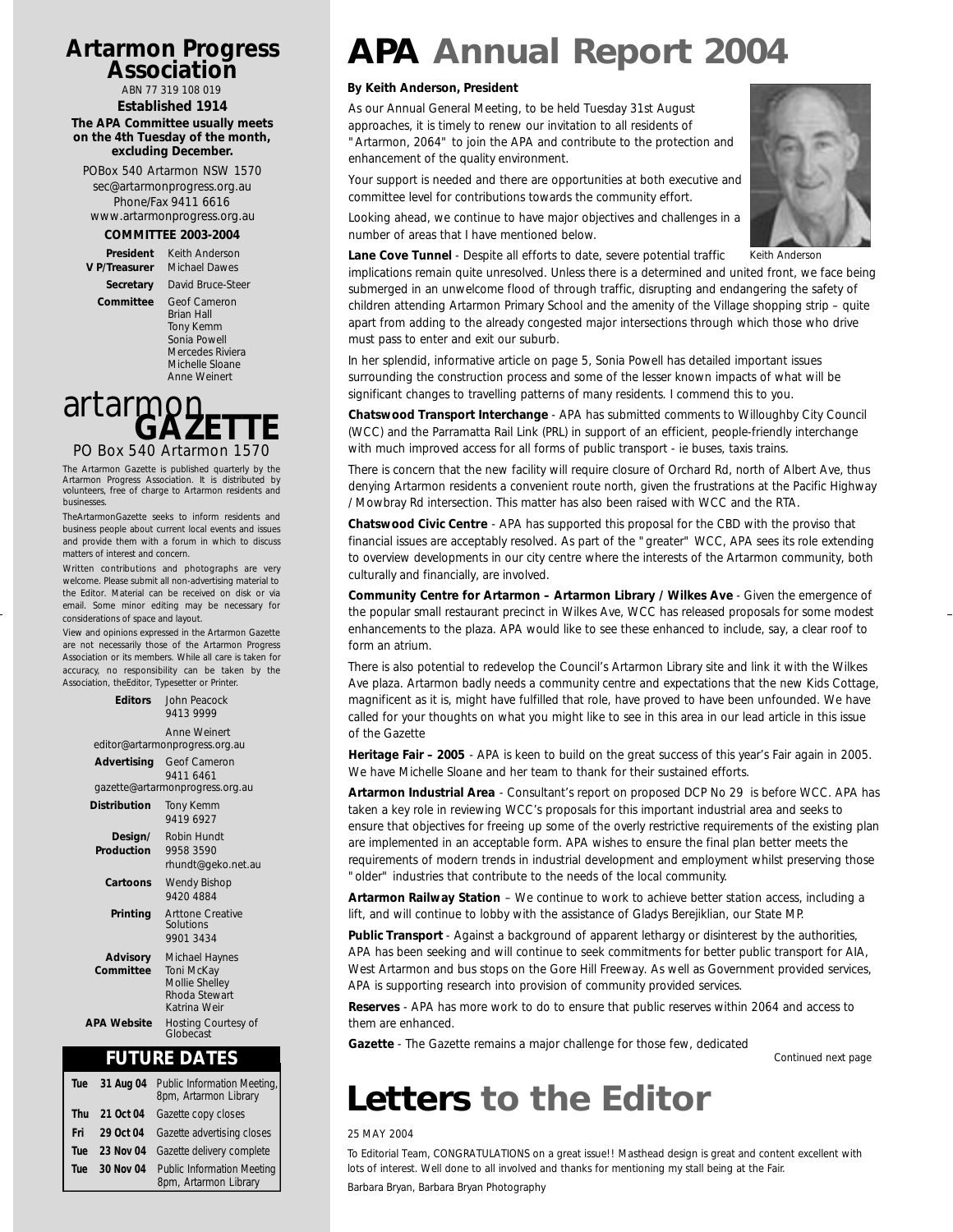#### **APA Annual report** *continued*

people who spend so much time on its production.

A major objective is to encourage more people to join our team, especially someone who could assist with marketing and managing the essential advertising, without which there would be no Gazette! For this role, a modest "honorarium" may be negotiated.

APA encourages readers to use the services of our valued advertisers.

After a lengthy involvement, Editor, John Peacock, is "retiring" and I take this opportunity to thank John for his sustained contribution to the success of this publication. Fortunately, we have an excellent successor in Anne Weinert, albeit at the cost of losing her from our committee where she has been a valuable contributor.

**Achievements during 2004** have been made in:

**Artarmon Reserve** – Working with WCC, we finally have a marvellous new children's playground as well as the new, soft surface track and bridge around the perimeter of the oval.

**Artarmon Railway Station** - After lengthy representations, the "gap" between the platform and stopping trains is gradually reducing! More work is required if we are to achieve our objective for a lift.

**Heritage Fair 2004** - A marvellous success. Thanks to Michelle Sloane and her team of helpers, including WCC, the School, Gil Davis and the business community who contributed.

**Public Information Meetings** - These have been held regularly as advertised in the Gazette. Notwithstanding a number of excellent speakers on a range of interesting subjects, attendances have been disappointing. We encourage residents to show their support by attending whenever possible.

**Web Site** - This has been upgraded during the year and readers are encouraged to go to www.artarmonprogress.org.au and provide us with feedback. Thanks to David Bruce-Steer for his sustained contribution to the site.

#### **Other Community Organisations** - Your

committee worked closely with WCC, Councillors and Neighbourhood Watch during the year. A special thanks to former councilor Lesley Stephens who retired at the local government elections. We also hope to develop a close relationship with a reinvigorated Artarmon Chamber of Commerce in the future.

#### **Committee**

The whole committee has contributed in a sustained manner and it would not be fair to single out individuals. Suffice to say, I believe the community has benefited from their dedication to a wide range of issues. I am sure the Council has valued our contribution. It is important that Artarmon retains its status in

the eyes of the Council and those other organisations with whom we deal.

With some committee members retiring, APA continues to seek new representatives and appeals to those interested in protecting our local environment to come forward at our meeting on 31st August, or, meanwhile, to contact any member of our committee.

After three years as President, it is time for some fresh blood and ideas and I would like to thank the Committee for their great support during my term. It has been a time of many interesting and challenging issues, several of which are ongoing and along with some new initiatives, will require strong community support if success is to be achieved. ■

### **APA ANNUAL GENERAL MEETING & PUBLIC INFORMATION MEETING**

**31 August 2004, 8.00-10.00pm, Artarmon Community Library, Elizabeth St**

#### **ANNUAL GENERAL MEETING**

#### **Agenda items**

*Minutes from previous AGM, President's Report, Treasurer's Report, Council Liaison, Artarmon Gazette, Membership, Election Of Committee, Other APA portfolios* 

#### **Proposed changes to the APA Constitution:**

1) That Clause 3 (Requirements of membership) be changed to read *"A person on the electoral roll as a resident of Artarmon, a ratepayer for an Artarmon property or a lease holder of Artarmon property may apply for membership of the Association. The geographical definition of Artarmon is that noted by the geographical names board."*

2) That the name of the Association be altered to: *"Artarmon Progress Association Inc."* ('& District' to be deleted).

#### **PUBLIC INFORMATION MEETING**

Hear from our re-elected WCC Ward Councillors Stuart Coppock and Kate Lamb and newly elected Councillor Barry Thompson.

Listen to their comments on the new Willoughby City Council and all the community issues they will be addressing in the coming year. There are many 'live' issues to discuss:

- What's happening with the Lane Cove tunnel? Are the Artarmon traffic issues being addressed?
- What now for the Civic Place development after the elections?
- Progress and the issues surrounding the Chatswood railway station and bus interchange?
- The proposed Wilkes Avenue and library re-development? ■

### **GIVE THE COMMUNITY A LOUDER VOICE – JOIN THE APA NOW**

| <b>First Name</b>                                                                             | Surname |                                                                       |                                                                                                                                                          |
|-----------------------------------------------------------------------------------------------|---------|-----------------------------------------------------------------------|----------------------------------------------------------------------------------------------------------------------------------------------------------|
| Mr/Mrs/Ms                                                                                     |         |                                                                       | \$10.00 pp 2004/05                                                                                                                                       |
| Mr/Mrs/Ms                                                                                     |         |                                                                       |                                                                                                                                                          |
|                                                                                               |         | Total (incl.GST)                                                      | \$                                                                                                                                                       |
| <b>Address</b>                                                                                |         |                                                                       |                                                                                                                                                          |
| Phone                                                                                         | Fax     | Email                                                                 |                                                                                                                                                          |
| Payment method:                                                                               |         | Non-resident owner - please deliver my gazette by:                    |                                                                                                                                                          |
| □ Cheque (payable to Artarmon Progress Association and mailed to<br>PO Box 540 Artarmon 1570) |         | $\Box$ mailing or $\Box$ email<br><b>Address of Artarmon Property</b> | Q10                                                                                                                                                      |
| $\Box$ Internet transfer to BSB 062-104, A/C 00900037 on / /                                  |         |                                                                       |                                                                                                                                                          |
| (A/C name: Artarmon Progress Association; Bank: CBA, Artarmon)<br>$\Box$ Receipt required     |         | other organisation or individual.                                     | Privacy Statement: Information collected is for the exclusive use of the<br>Artarmon Progress Association. Information will not be made available to any |

artarmon **GAZETTE** Edition 27 - August 2004 **3**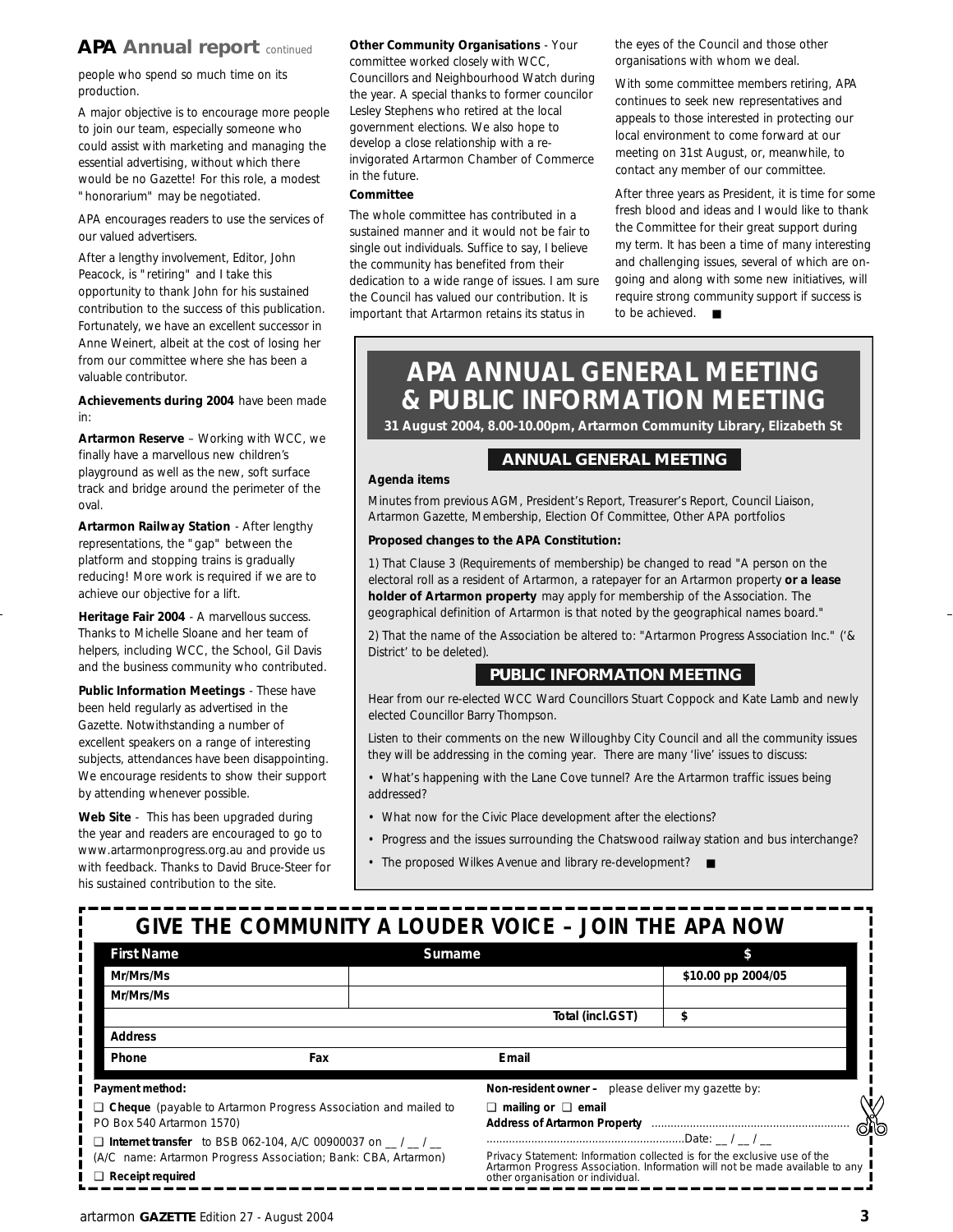## **Artarmon Public Schoolnews** By Katrina Weir

#### **Years of Teaching Experience in the School's Primary Department**

In an earlier issue of The Artarmon Gazette (February 2004), we profiled the two assistant principals in the infant's department. This issue, we focus on the primary department's two assistant principals, Pauline Mitchell and Peter



Weyde. Pauline Mitchell joined Artarmon Public School in 1999 as assistant principal and classroom teacher. Her 30-plus years of teaching experience range from classroom

teaching in several schools around metropolitan Sydney to developing Italian teaching materials for community language teachers and teaching English as a foreign language to adults and children in Milan.

Pauline brings a wide range of skills to Artarmon Primary, all of them governed by her dedication to the philosophy of public education. Through her teaching she aims to help students achieve their personal best and become good citizens, encourage them to develop strong organisational skills and to develop a love of learning, reading and literature.

Aside from her classroom responsibilities, Pauline is one of two assistant principals in the primary school. In this role, she has many responsibilities including the implementation of years 3 and 4

### **Anti-Bullying a Priority**

Wednesday 23rd June 2004 was a special day for Artarmon Public School. The children dressed in orange and wore cards with the motto "It's Cool to be Kind." The whole school sang "Hearts in Harmony" while two students, Katie Trevor and Sarah Krust performed a ribbon dance and local artist Jo Palaitis judged posters depicting the children's ideas of harmony.

But behind the festivities was an extremely important message for the school's community -



syllabuses, coordinator of the classroom improvements committee, coordinator of literacy resources for



years 3 & 4 and Student Representative Council staff representative.

With two assistant principals in the primary school, it is important to ensure a clear delineation of responsibilities.

"Peter [other assistant principal] and I negotiate duties at the beginning of each year. We complement each other and the duties seem to fall according to our professional interests," said Pauline.

"Our values about education and teaching are similar and our communication and ability to accept advice from each other is sound and supportive," she said.

Pauline believes Artarmon Public School is a harmonious, cooperative school with interested students and extremely supportive parents who engender the importance of education in their children.

In her spare time, Pauline enjoys tennis, golf, patchwork, traveling and walking her English Springer Spaniel.

Born in Scotland, Peter Weyde arrived in Australia in 1975. He started teaching OC (Opportunity Class) in 1987 having joined the school the year before. "Being an OC teacher

**bullying won't be tolerated** - and the official launch of its anti-bullying policy. Over recent months, Artarmon's deputy principal, Jan Cohen, has been working on developing the school's policy on bullying. The principles of the policy are that every student has the right to be treated as an individual with dignity, to feel safe and to be able to learn free from anxiety. By formalising the policy, and communicating its principles to the school's staff and students, Jan hopes to

offers the flexibility to create a differentiated learning program for the students. It also creates a very enjoyable teaching environment," Peter said. Peter describes teaching gifted and talented students, those who qualify for placement in an OC program, as a job that requires lots of commitment and hard work as well as a special set of skills.

He believes his skills are influencing a positive and caring learning and social environment, instilling an interest in learning, thinking outside the square and taking an interest in what interests today's children.

Peter is also passionate about children's literature and has built a comprehensive library of children's books.

Since being appointed assistant principal in 2003, Peter needs to balance his teaching and administrative responsibilities. He says, "Pauline and I each have our own supervision responsibilities but we work as a team on many issues. We constantly consult on daily and longer-term initiatives, and often problem solve together."

Like Pauline, Peter also likes the generally cooperative, polite and motivated students at Artarmon, as well as the supportive, interested parents. He also enjoys the positive attitudes of the teachers and team spirit embodied by the executive.

His interests include playing competitive bridge, travel, baroque and classical music and writing plays for school. ■

- It's Cool to be Kind
- Bullying is not acceptable
- Support anyone who is being bullied
- Tell an adult if you are being bullied
- Use positive social skills. ■



**Principal: Gabriella Pusner D.S.C.M.**

178 Pacific Highway, Greenwich

 $\odot$ 

*Piano Tuition for all ages Musicianship/Theory/Aural Accompaniment for all levels of exams, rehearsals and performances.*

Ph: 9436 0553 Mobile: 0409 442 239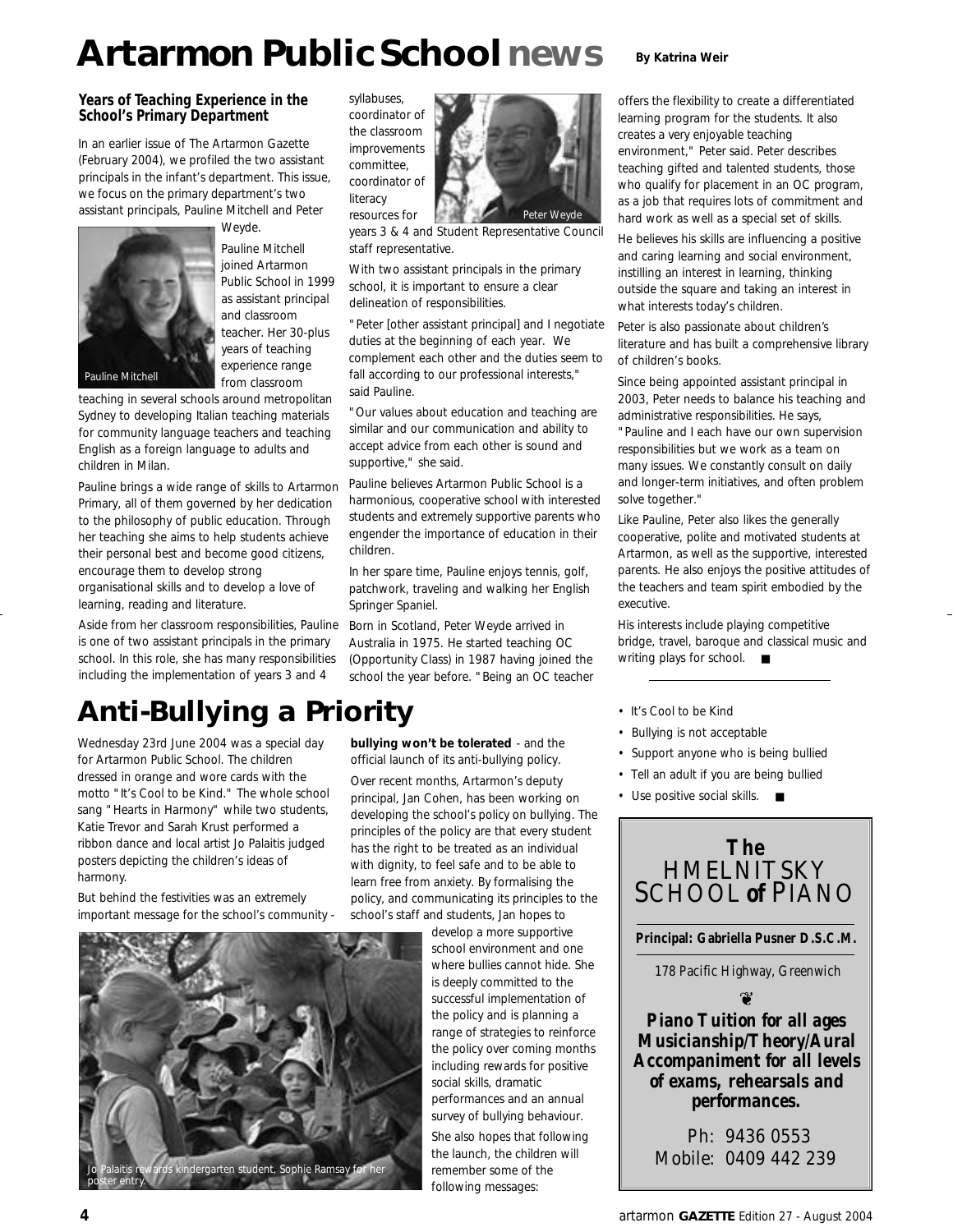## **Lane Cove Tunnel Project Update**

#### **By Sonia Powell, Artarmon CCLG3 Representative**

Hi, I live in Kitchener Road and I am representing local residents on CCLG3, Thiess John Holland's (TJH) community liaison group focussing on Lane Cove Tunnel construction works from the Pacific Highway to Naremburn.

#### **Where's the Lane Cove Tunnel project up to?**

Construction started a few months ago on the twin tunnels, expected to open in 2006. Works are also starting in Broughton Rd, Reserve Rd north, and Barton Rd - the first of various construction compounds that will affect Artarmon residential areas.

#### **Impacts on Artarmon during construction**

The main eastern construction site for the underground tunneling is in Marden St, where the tall eastern ventilation stack will be located. Around Artarmon, local surface works will include clearing vegetation, building retaining walls, rock-breaking & other earthworks, removing spoil, relocating services etc to:

• widen the Gore Hill Freeway for new transit lanes, lengthening the railway overpass & pedestrian underpasses

- develop the eastern tunnel portal
- relocate the Reserve Road on- and off-ramps to the outside of the Freeway
- reconfigure the Pacific Highway/Gore Hill Freeway tunnel interchange
- develop the North Ryde-Naremburn cycleway.

Along both sides of the Gore Hill Freeway, there will be several worksites and compounds from which TJH will carry out these surface works. Noise, dust, vibration, loss of trees, construction traffic and parking may be issues for residents and businesses in many parts of Artarmon and Naremburn close to the Freeway.

#### **BB APPLIANCE REPAIR S AND ELECTRICALS**

- For all Repairs to:
- Washing Machines
- Dryers
- Dishwashers
- Electric Stoves

Electrical Work by Licenced Electrician

#### Artarmon references available

*All work guaranteed No job too small Available 6 days Monday to Saturday Prompt Service*

**Phone: Brian on 9427 8308** or Mobile 0412 414 881

For the volunteers on the CCLGs, it's about working with TJH to identify specific local issues and minimise the impact of construction activities. TJH has also been working actively with community representatives and neighbours – including the school and local childcare centres – to make the next few years as painless as possible.

#### **What about long-term impacts?**

Apart from air quality concerns, there are two key Tunnel issues likely to cause long-term problems for our suburb:

#### Increased traffic on local Artarmon streets.

The EIS predicted a 58% increase in traffic on Reserve Rd north after the tunnel opens, as drivers from Sydney's north-west opt to use Hampden Rd to reach Chatswood and northeastern suburbs. This raises major concerns about pedestrian and cyclists' safety, especially near the school and station; residential amenity; the potential for clearways on Hampden Rd; and the impact on the shopping village. State and local authorities must work seriously to keep this through-traffic on main arterial roads, not on local streets.

#### Major redesign of the Pacific Highway / Gore Hill Freeway interchange.

Many Artarmon residents and businesses will pay a heavy price to make this interchange more attractive to the extra through-traffic:

• The left-hand turn from the Gore Hill Freeway onto the Pacific Highway is to be permanently removed. So drivers going home to the huge Northview Apartment complex, and drivers accessing some of the Pacific Highway businesses south of the Freeway, will have to travel much further – either via Artarmon residential streets (Reserve Rd north, Broughton Rd and Rimmington St), or via Lane Cove residential streets accessed along Norton Lane.

• The righthand turn from the Pacific Highway into Howarth St is to be permanently removed. Residents west of Hampden Rd who



currently drive out towards Chatswood via Rimmington St and Howarth St will in future need to find an alternative route - eg via Hampden Rd, or doubling back through the Artarmon industrial area to turn right onto the Highway.

• It is not clear that drivers leaving the Northview Apartments will still be able to turn right onto the Pacific Highway.

#### **Questions and concerns**

Policy matters that concern the wider community are resolved at the political/ governmental level – eg through Willoughby Council, DIPNR and the RTA. The CCLGs deal with specific construction-related issues.

To contact TJH about roadwork construction or design issues, including air quality issues:

• Community Contact Line: 1800 009 280 (24 hours, toll free)

• Website:

www.lanecovetunnelproject.com.au

• Community Information Centre: Unit 7, 401 Pacific Highway Artarmon - open Mondays to Fridays 10-6 and Saturdays 10-1

If you have concerns about specific construction issues that you would like me to raise through the Community Liaison Group, send these by email to

lctgroup@artarmonprogress.org.au ■

#### stephen jay Fine Woodwork ■ **Custom made furniture** ■ **Deck furniture** ■ **Arts & Crafts Furniture (perfect for your bungalow)** ■ **Shaker Reproductions** ■ **Antique Restorations** ■ **Re-finishing** ■ **Custom Designs** 14 Olympia Road, Naremburn NSW 2065 tel: 02 9436 1098 • fax 02 9226 1234 Mob: 0408 620 683 *www.stephenjay.com.au email: sjkemp@iinet.net.au* furniture maker ▲ ▲ ▲ ▲

- **Furniture for wine**
- 
- **Home libraries**



| Tuesday   | $2:30 \text{ pm } -5 \text{ pm}$ |
|-----------|----------------------------------|
| Wednesday | 10 00am $-$ 1 pm                 |
| Thursday  | $2:30 \text{ pm } -5 \text{ pm}$ |
| Friday    | $2:30 \text{ pm } -5 \text{ pm}$ |
| Saturday  | 9.30<br>$-12.00$ noon            |
|           |                                  |

For further information contact Angelina Yeung or Alison Davidson of Willoughby Library on 9777 7900.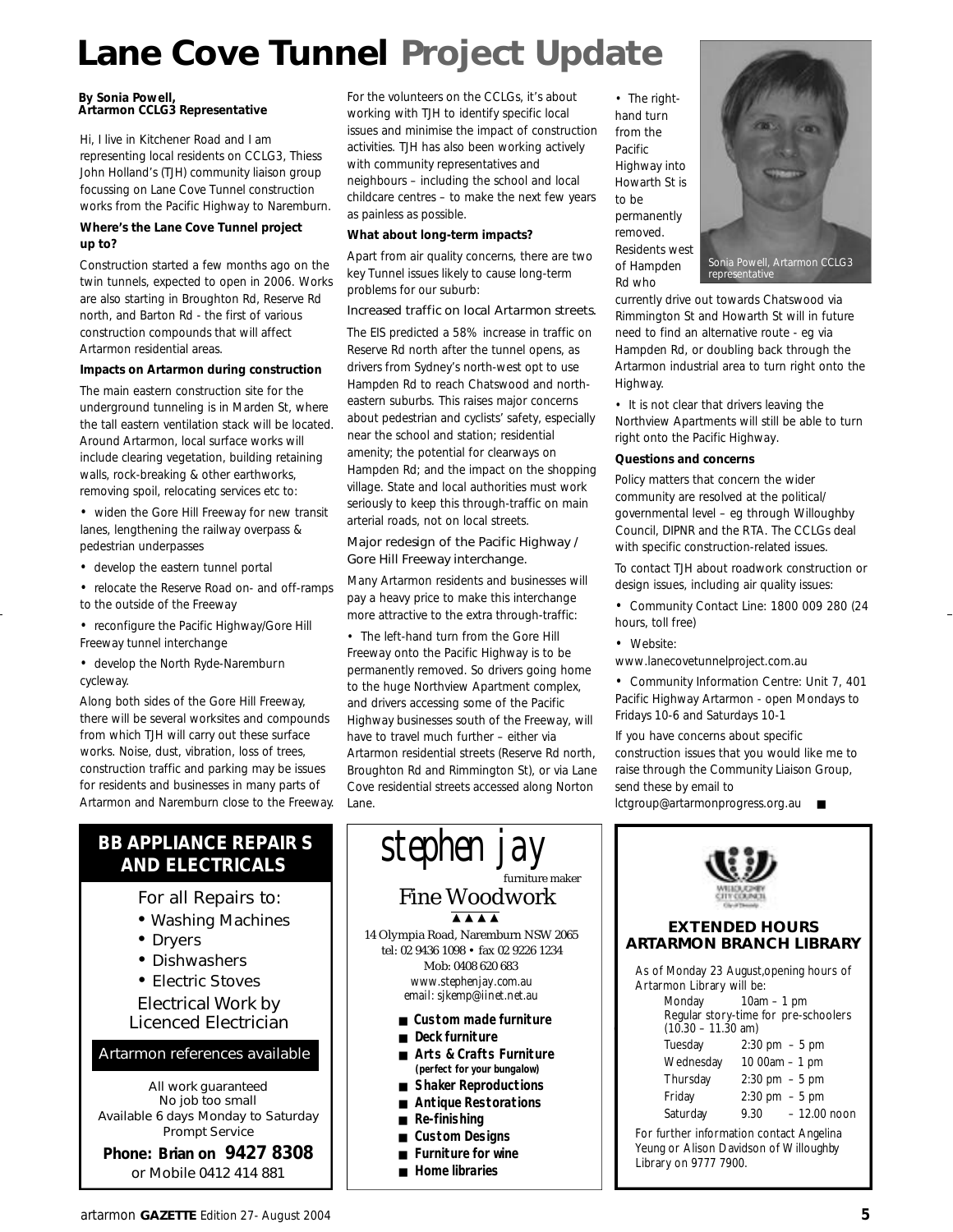### **Playground Opening a Great Success**

The long awaited upgrade to the Artarmon Reserve playground was celebrated with an opening on 16th May 2004, organised by Neighbourhood Watch and the APA, and supported by WCC. The BBQers cooked up over 400 sausages for the many local children and adults who came to enjoy the sunshine, the new facilities, and the enormously popular balloonist! The playground was officially opened by Deputy Mayor, Councillor Terry Fogarty. NW would like to thank everyone for their generous donations on the day. ■





*Harmonic Dance weaving the etheric* 

Weekly classses are held in both Artarmon and Leura. For information on classes, workshops and performances please contact Debby Mader.

Phone: 9411 4232 Email: debby@harmonicdance.org

THE ARTARMON CENTRE FOR HARMONIC STUDIES

139 Artarmon Road, Artarmon



*A c c r e d i t e d*

Dulux









## **Your Local Painting Company**

### **We specialise in**

- *• Period & restoration work*
- *• All special effects*
- *• Attention to detail*





www.flightcentre.com.au

**Flight Centre** is proud to announce its arrival in your local area.

#### **OPEN NOW!**

**World's No. 1 Discount Flight specialists.** From a single retail outlet in 1980,Flight Centre has grown to over 1000 stores in 7 countries worldwide.

**"Lowest airfares guaranteed"** - our bulk buying power guarantees the best deals for you.

**Flight Centre's experienced consultants** can help with all your travel needs from airfares to accommodation,car hire, travel insurance and tours.

**FLIGHT CENTRE ARTARMON** 74 Hampden Rd,Artarmon **5s6x@flightcentre.com**

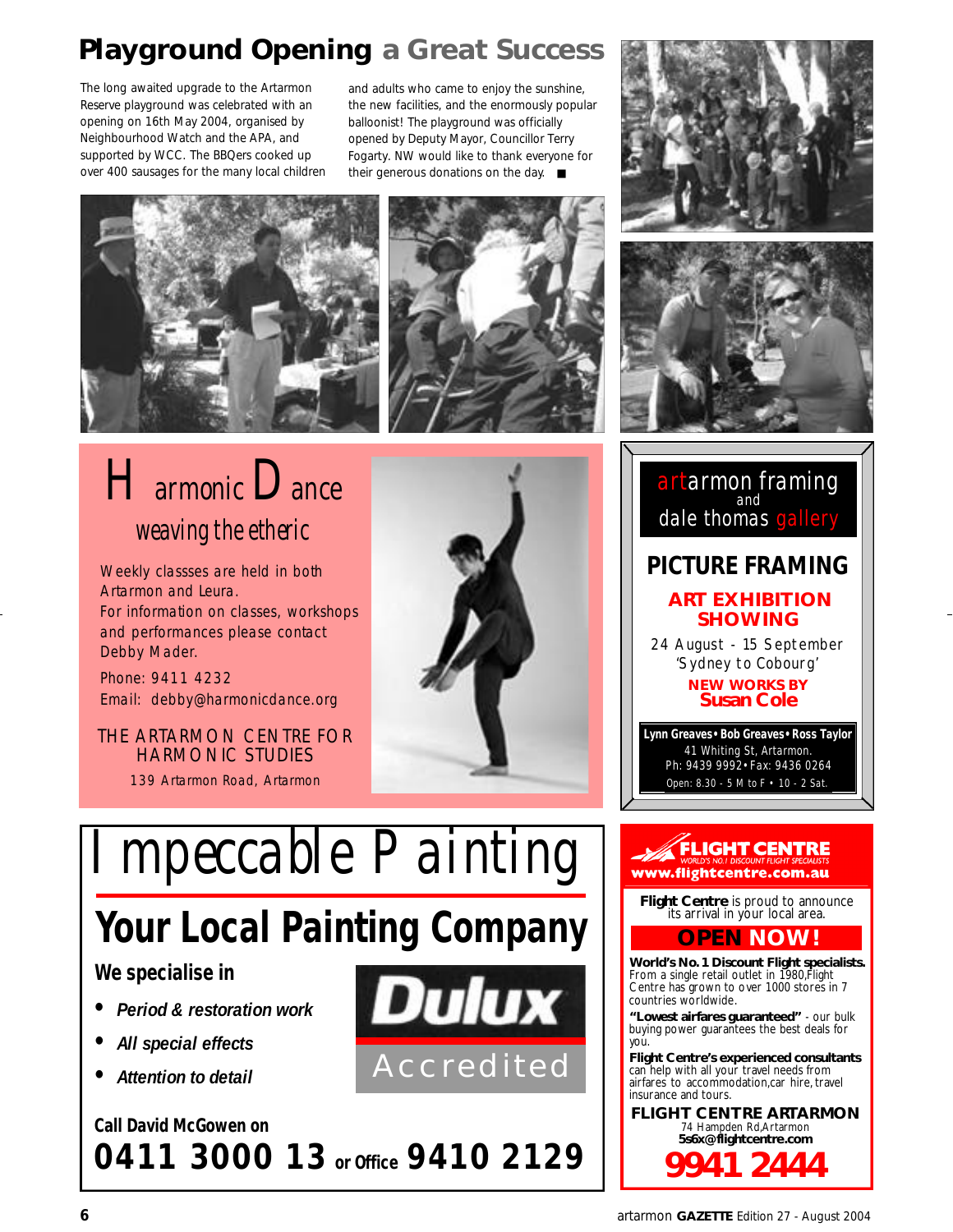## **The Winemaker of Cameron Avenue**

#### **By Toni McKay**

Although Frank and Pina Mico grow grapes in their lush garden in Cameron Ave, Frank doesn't use them for his wine. Nor does he use the method of extracting the juice used by his family in Casignana in Calabria. Although he and Pina have six married children with families, more than enough feet to do the job, he chooses to use up-to-date machinery to make his potent brew.

Frank and Pina are long-time residents of Cameron Ave with only two of their original neighbours still living in the street. Both from Calabria, they met when Frank went to Pina's parents farm in Milperra on a buying trip. They married in 1954 and left Chatswood to buy the greengrocery business on the corner of Wilkes Ave. Frank remembers East Artarmon as being a separate village with most services in the little shopping area. At one time there were two grocery stores, a Franklins store, as well as a Warmans (which became Jewel). The usual doctors, dentist, pharmacy, milk bar, hairdresser, shoe repair shop and butcher where there when the Micos arrived, and Frank remembers buying a gift in the hat shop on the corner of the lane. And the Artarmon Library Stationery and Gift shop 'with new books added every week" was there for many years. Much has changed since the mid 1950s in Wilkes Ave.

A chance remark about the name Mico proved most interesting. Frank said that the name is not Italian. He understood his ancestors came from southern France, but recently, a nephew of his who is studying music told him about Richard Mico, a musician in Paris in the late 1600s, who was said to have come from Devon. A look through the Devon parish records confirmed that the name Mico was very well represented from the early 1500s in the village of Branscombe and appears to have originated there in cider-making country, a long way from the winemaking country of southern Italy.

Frank, in his green grocer's position on the corner, saw the comings and goings of a generation of East Artarmon inhabitants in the 27 years he had the business. He recalls delivering orders to many of the elderly original home owners and seeing countless children pass by on their way to and from school. He and Pina keep a keen interest in what happens in their neighbourhood and as Pina says, they "wouldn't want to live anywhere else". ■





## **North Shore Business Awards Outstanding Pharmacy 2004**



**96 Hampden Rd Artarmon**  (opposite Artarmon Station) **Phone 9419 6880 Fax 9419 6868** Email nloganpa@bigpond.net.au www.artarmon.pharmacistadvice.net.au **Pharmacist Advice** *We'll sit with you so you'll understand!* **Nick Logan**

When you come into **Nick Logan Pharmacist Advice** to purchase your prescription medicines, our pharmacists will offer to sit with you to help you understand your medication so it works safely and properly for you and your family. We'll explain how it works,its interaction with food and other medicines and its possible side effects. We'll ask if you remember your doctor's instructions about your medicine and we assure your privacy at all times.

**Nick Logan Pharmacist Advice** is dedicated to help you understand all your medicines to ensure they work effectively for you. Come and see Nick, Lisa,Claire or Ann for verbal and written advice. You'll love our service and we're **OPEN 7 DAYS.**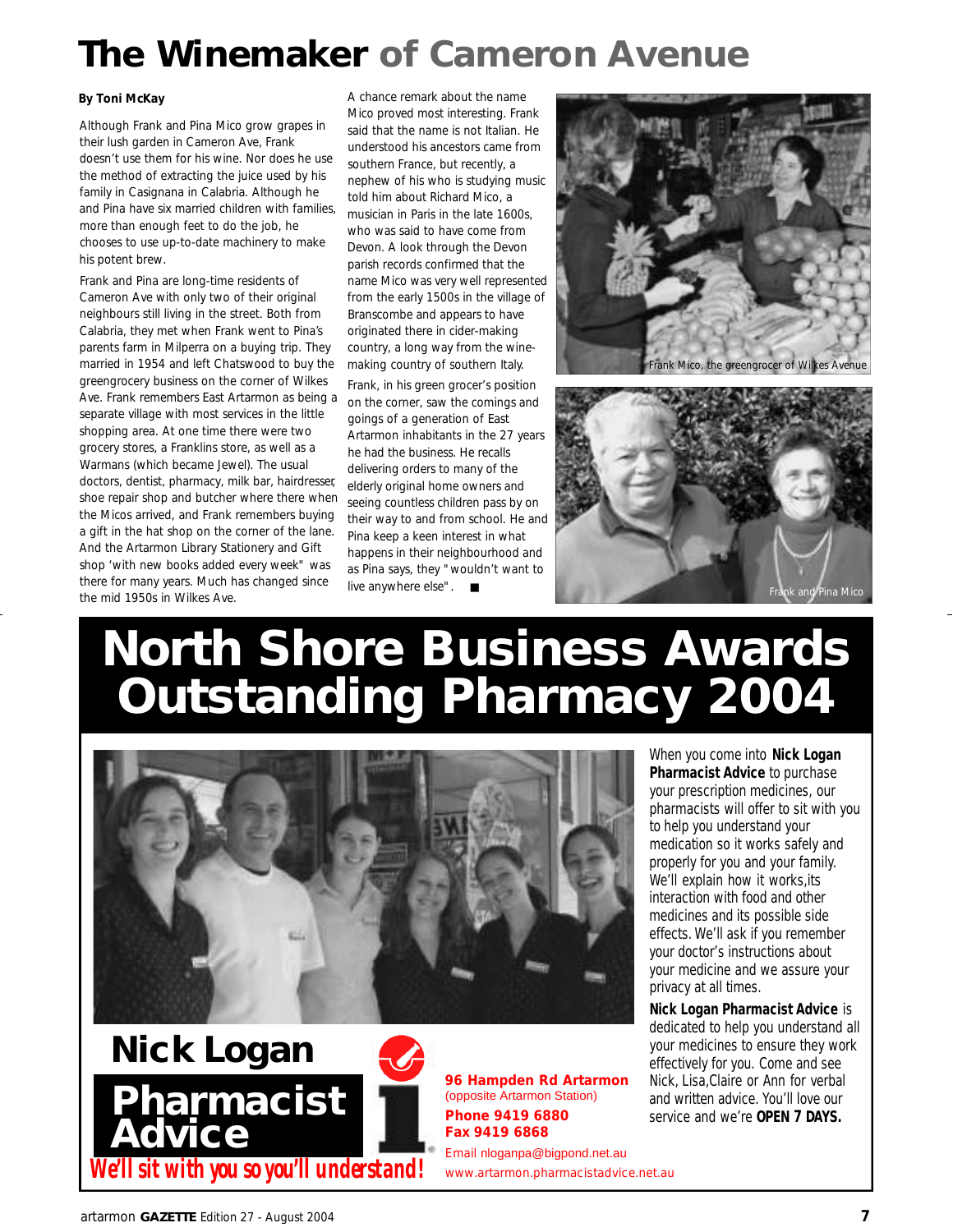## **Councillors' feedback...feedback...feedback**



#### **Lane Cove Tunnel and Gore Hill Freeway**

The Mayor has sought a meeting with Carl Scully, Minister for Roads concerning design changes to the LCT project, following representations

made to him by the Artarmon Chamber of Commerce and myself. Design changes were ruled out earlier this year. However Council has received informal advice of various changes to the project, and is currently seeking detailed information on the impacts of tunnel length being increased by 145m, deletion of the exhaust in the tunnel from midpoint to the eastern exhaust stack, changes to ventilation operation under both congested and free flow conditions, and alteration of tunnel gradients.

The matters that will be taken to the Minister are:

• LCT EIS prediction of a 58% rise in traffic in Reserve Road north of the Gore Hill Freeway

• layout of the off and on ramps at Reserve Rd do not permit bus "set down and pick up" lanes to service the Artarmon Industrial area

• planned replication of the footbridge crossing the Gore Hill Freeway at Naremburn Shopping centre to provide a bicycle bridge, which may eat into the provision of critical car parking for the Naremburn shopping centre

• the inability of traffic to move between Reserve Rd and the Pacific Highway without traversing residential streets.

Under the EIS consent conditions, the RTA began undertaking traffic studies in the Artarmon area in April. I discussed early finalisation and release of this study by the RTA with the Mayor and the General Manager, as it may assist in discussions with the Minister. Any release after construction is underway seems to defeat the intent of the consent condition.

The Chandos Street Bridge Link project has been unwittingly caught up in the LCT project. As some Artarmon residents have identified, the toll on the Falcon Street ramps will cause Herbert St and the Bridge (when constructed) to become a rat run. As one person said it would be like putting back the traffic congestion that the Gore Hill Freeway removed.

The S94 funds committed to Bridge come from contributions made from developments in the Artarmon Industrial Area. If they are not used on the Bridge they will need to be used for works dealing with traffic issues associated with the Industrial Area. Could these funds be utilised in accordance with State legislation to support the long standing issues of no bus service into or out of the industrial area from Chatswood or Artarmon? It would require advice but the idea needs to be explored. Comment is sought from the community on this idea.

The State Member for Willoughby recently raised some press coverage about Access to Artarmon Railway Station. There is a program for such works, the Easy Access Program, funded by Commonwealth monies and administered by the State Government. Artarmon is NOT on the Easy Access Program list and needs to be.

A petition for signing by concerned residents is at Nick Logan Pharmacy. The petition requests the State Government to place Artarmon on the list of stations to be upgraded and to give the matter priority due to the high number of persons in Artarmon who need this service for everyday mobility. I have asked the Mayor to raise the matter with the appropriate State Minister. The State Member for Lane Cove has also indicated his

support. It is hoped that one of our State Parliamentarians might run a notice of motion in the Parliament on the issue in conjunction with, and in support of, the residents' petition. ■



A dark cloud hanging over me has gone away. I was informed recently that a challenge to my election as Councillor had been withdrawn. Now I feel I can really get on with the job. Being

on Council sure helps pass my time. I also have had to become ruthless in trying to control the paper flow. It seems I have just digested and dealt with one large envelope and the next one arrives. And a few days away really upset the budding system! Yes, I know, I brought it all on myself…

Civic Place is moving into its detailed design phase following a review of project funding and a vote to proceed. The funding review report by PricewaterhouseCoopers was supportive while recommending ongoing vigilance to ensure that costs do not blow out. Costs will be reviewed again as the next stage of design is completed. A recommendation to look at options for risk management through the construction phase of the project will be studied and reported to Council.

I have joined the Finance Committee of Council, along with seven of my peers. The timing of the election meant that budget preparations were well advanced when we first met. While I had some opportunity to comment, I hope to have greater input to the planning and budgeting process in future years.

You will have received your rate notice by now. Increases for Artarmon were less than for some



*For over twelve years, Physiotherapist Ann Liebert has run her practice in Artarmon, specialising in:*

• Back pain

• Musculo-skeletal pain

• Sports injuries

• Occupational-related pain • Neck headaches

*Ann Liebert* **M.A.P.A. M.M.A.P.A. P H: 9419 3404**

### **PHYSIOTHERAPY** | Artarmon Medical Centre

92-94 HAMPDEN ROAD ARTARMON 2064

**A personal, caring family practice for more than 25 years - providing comprehensive and complete medical care for you and your family.**

**Artarmon's only fully accredited General Practice** 



- **women's health • men's health**
- **heart checks**
- **immunisation**
- **allergy treatment**
- **paediatrics**

**Free Meningococcal Vaccine for 1-5 yr olds extended to Oct '04. All persons over 65 years should have a Pneumococcal vaccine against Pneumonia.**

**To feel your best, talk to one of the friendly GPs for the right advice.** *Phone 9411 5858•9419 8448*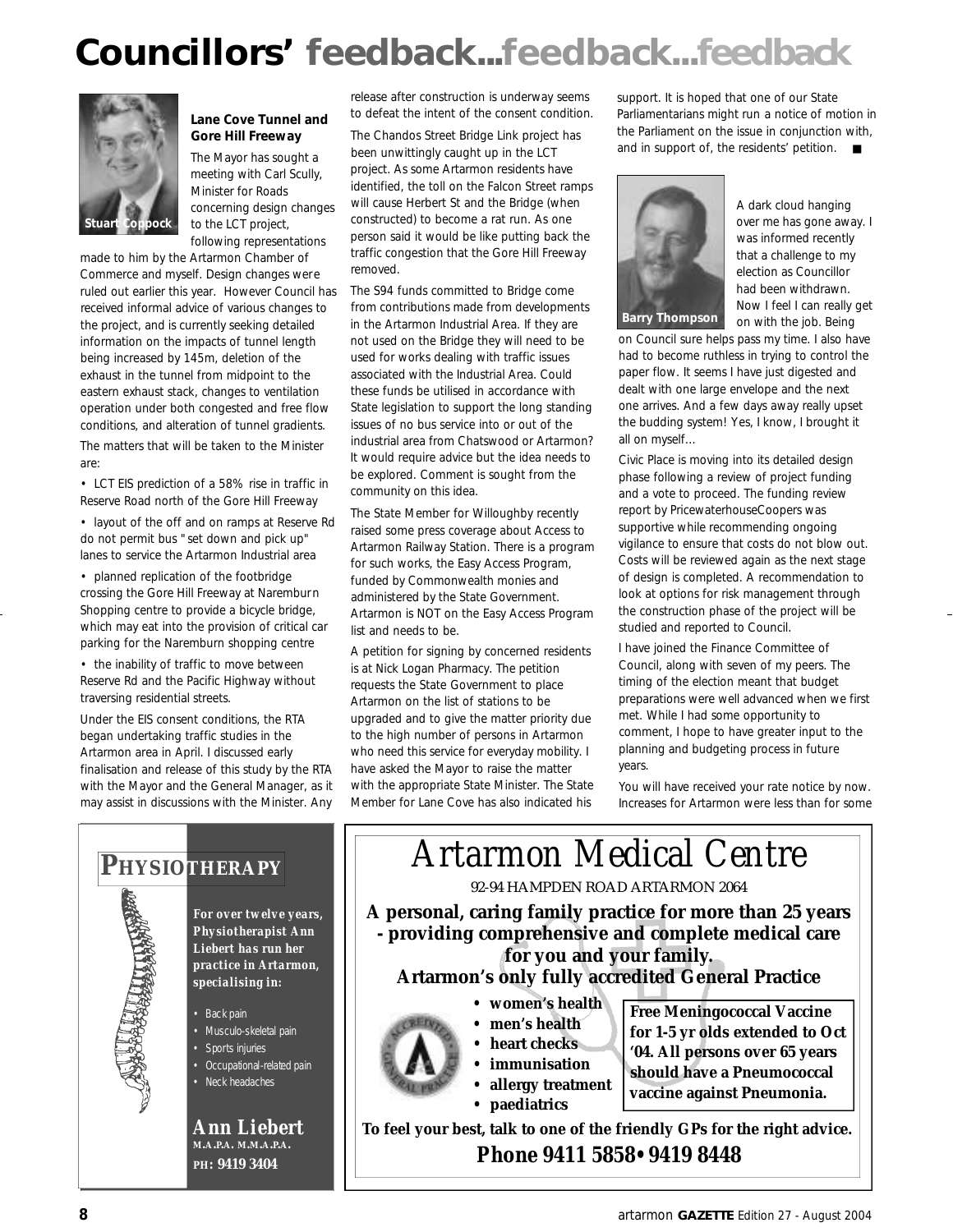## Councillors' feedback...feedback...feedback

other parts of the city where the Valuer General was much more bullish. I am pleased that the continuation of the e-restore program, with its special rate, has been so well accepted. Council is in the process of endorsing detailed plans for the program. For example, an energy conservation proposal for Council's major operating assets will give a very attractive return on an investment of about \$500K at the same time as it helps us meet our CO2 reduction target.

Council is studying how we can take advantage of the changes to urban bus controls proposed in the Unsworth Report in order to assist efforts to develop our local public transport infrastructure. That effort will augment the public transport module of erestore already underway.

In relation to the Artarmon Industrial Area firstly, Council is actively negotiating on development of the ABC site. I am hoping that the outcomes will be worthy of the landmark status of that site. Watch this space. Secondly, Council is proposing to provide more loading zones on local streets, as a consequence of reactions to closer enforcement of parking controls. The proposals will be brought to the August Traffic Committee, which I attend. If you have a view or need more information on this issue, please let me know.

Finally, I plan to write occasional letters to my constituents. If you would be willing to help me with delivery of these within the Ward, please let me know. The exercise will be good for you and valuable for me as well! Barry.Thompson @Willoughby.nsw.gov.au or 9412 1596. ■



Since I last wrote this column, I have had the opportunity to travel to what must be one of the most fascinating countries in our corner of the world - China! I visited stunning and

romantic Shanghai, cruised up the Yangtze and toured the breathtaking, World Heritage listed WulingYuan Mountain Range in Hunan Province. I made quite a few contacts with local government people – all of whom were very keen to establish economic and cultural links with Australia. I would like to help foster such links as Willoughby has a fine basis for growing the relationship – did you know that over 10% of Willoughby's population speaks a Chinese language at home?

There's nothing quite like travel to give you a sense of perspective is there? For example, whilst residential density in Shanghai is very high (it is home to more people than live in the whole of Australia), I never felt crowded anywhere. I have learnt that skyscrapers can be things of beauty. And I was very impressed with their investment in the public domain. There was no litter. Streetscapes were really attractive with public artworks, generous bicycle lanes often separated by beautiful street tree plantings and wide, wide footpaths. So many new parks (redeveloped on the site of bulldozed 'sub standard' housing) with lovingly transplanted, advanced specimen trees such as ginkgo, magnolia, camphor laurel and plane. Topiary is very popular, especially along the all too plentiful freeways. Every road junction is a major planting opportunity at ground level and above – they have planter boxes of jasmine hanging off the flyovers! This is what can happen where there is plentiful cheap labour



Healthy teeth<br>
...healthy life

Dentistry is no longer just about your mouth. it's about your whole body-and the life and health of every member of the family.

Research from around the world now shows that neglected teeth and gurm affect many parts of the body, and increase the risk for some of our most serious deeases, including heart attack and stroke.

A clean, cared-for mouth is not just attractive, it actively promotes your general health and reduces the risk for those direases. It's now a case of 'healthy teeth...healthy life'.

The good news is that maintaining healthy teeth and guns is not difficult, and with a few simple oral health decisions we can all have good looking smiles which help protect us from disease.

and unchallenged government decision making (not that I'm advocating that!)

At our last Council meeting, I sponsored a Motion which saw Council supporting the option of job sharing for Councillors. This will now be debated at the NSW Local Government Conference in October. I put this up because early this year I became aware of two very talented women who wanted to run together – in this Ward. One of was the APA's own Michelle Sloane – can anyone doubt her capacity? I think respect for diversity is a great strength in a community and that this move is a logical extension of what is already the most representative sector of government. Therefore it is no surprise for me to see where the strongest opposition seems to be coming from!

I hope that all you creative folk out there have got your entries in for the "most coveted contemporary art prize on the north shore". This year there are 8 divisions with the 3D Open Award being a substantial \$5000. Winners will be announced on September 3rd at the event which launches 2004's bigger and busier than ever, Willoughby Spring Festival. Watch Council's website (www.willoughby.nsw.gov.au) for details of the month's events.

e: kate.lamb@willoughby.nsw.gov.au ; p: 9958 0415; f: 9958 6576 ■



\*Applies to blankets/bedspreads also.

#### **Did you know these facts?**

Every year the average double bed doona and underlay has an incredible 750 litres of body fluid pass through,causing the feathers and down to absorb body fats and "clump" together.

The "clumped together"filling is an ideal and scientifically proven breeding ground for house dust mites. These microscopic creatures release powerful allergens which have been proven to be important triggers that can bring on asthma attacks, eczema, hay fever, irritated sinuses and sneezing attacks in sensitive people.

By having your doona and underlay dry cleaned regularly, it will remove these body fats,and at the same time, keep you warmer.

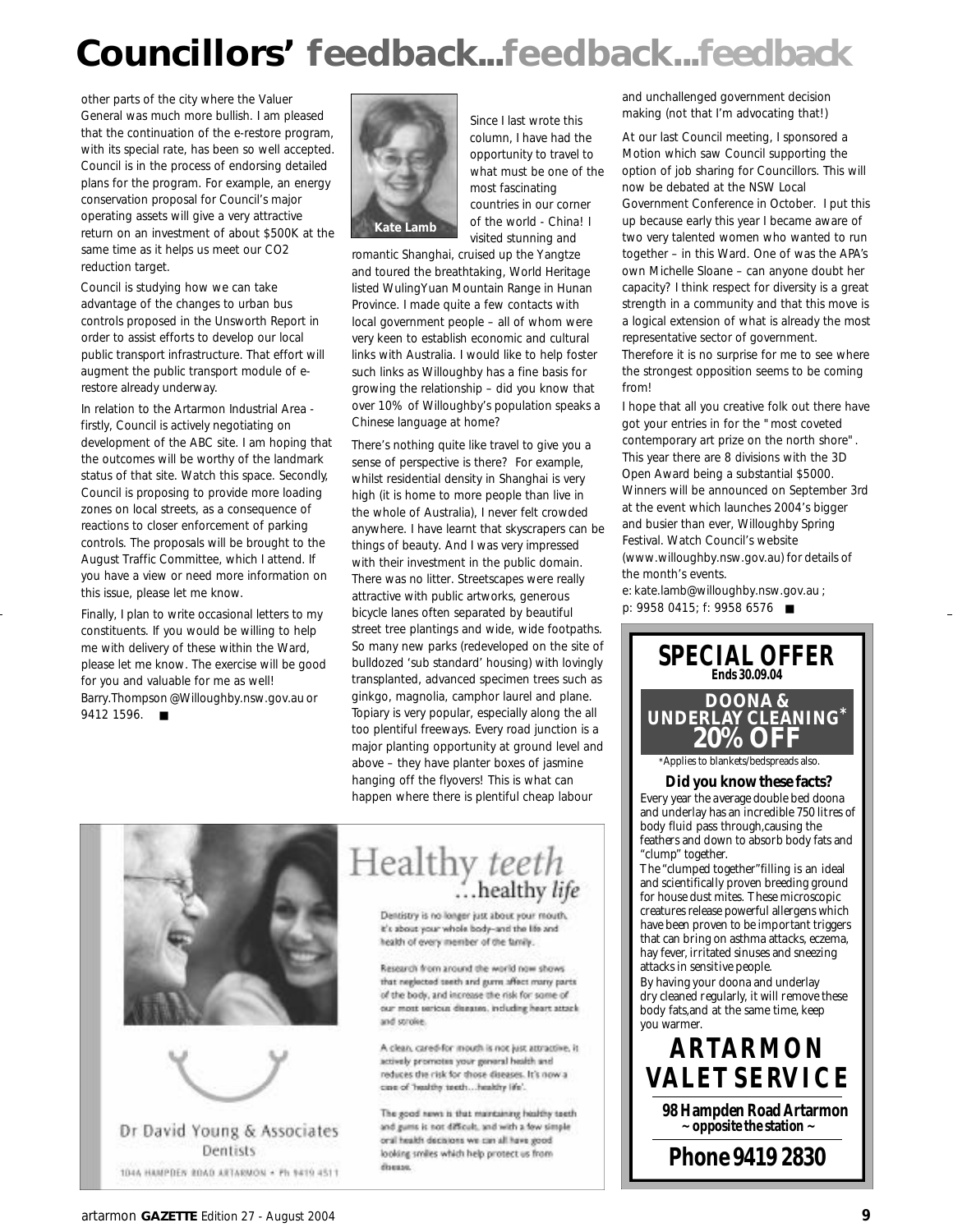## **Water and your garden plants**

#### **By Mollie Shelley**

Our conversations inevitably turn to water: how much do plants need; which plants require less water; can we still afford exotics? The only plants I lost over the summer were natives – Eriostemons which were deeply mulched but were twelve years old and had their roots disturbed by the removal of a nearby plant. In this article I've looked at some general issues to take into consideration when deciding on new plantings.

Heat damage is much affected by soil conditions, location and aspect. At the two extremes, humus rich clay soils will always retain more moisture than impoverished freedraining sandy soils. The garden at the bottom of a terraced slope will have more moisture than the narrower beds higher up. Gardens built close to where there was originally an easement will have more underground water than those higher up the hill.

Plants exposed to reflected heat from concrete drives, footpaths or other structures are more likely to burn when temperatures soar. Plants have a much greater chance of survival if protected from the heat of the midday and early afternoon sun, under trees, beside fences and houses provided they are given a drink before too long. How long will depend on the species, the soil and depth of mulch. It's up to

you to get to understand your plants in the same way as you understand that your children and grandchildren all have individual needs derived from the environment in which they have to survive.

Establishing a garden under drought conditions is a

challenge to your ingenuity. Apart from mulch and such products as Wettasoil, Saturaid and Rainsaver crystals, there are other tricks you can get up to. Last summer I threw a strip of shade cloth over some treasured plants by ten o'clock each day, removing it in the late afternoon. In an earlier drought, establishing a new garden on sandstone soils, I learned to plant a small rock beside each new plant. The stone 'drew' water, provided stability and gave the new plant a cool moist root run. I still find small rocks an asset in the garden.

Country gardeners trying to establish new trees plant a bottle, neck down with its flat bottom cut off, beside the tree or shrub. They can then give the plant a drink down at root level by filling the bottle with water and allowing it to trickle down slowly. The trick, I'm told, is to only water when the plant is showing signs of stress, otherwise you encourage it to keep its



roots at the level of the bottom of the bottle rather than forcing it to forage deeper.

Natives or exotics? Most natives are tough but many plants from South Africa have low water requirements, e.g, the Proteas. Mediterranean plants, many of then silver-leaved, are drought resistant. The NZ Arthropodium or Renga Renga Lily needs little water and its foliage is attractive. I've found narrow-leaved plants such as Ophiopogon, Liriope and Ruellia useful as are the daisy family, Easter daisies, Shasta daisies and Stokesia.

But let me repeat: I believe that manure, compost, deep mulch, rocks and stones are your best defence. ■

PERMACULTURE NORTH meets 3rd Monday evening each month in Lindfield. Info: Wendy Bishop, 9420 4884.

### **Artarmon BushCare Volunteer Profile**



*Philip Scholl, leader of the Artarmon Reserve Bushcare Group*

#### **By Samantha Glass**

Weekend Aussie bushland carer and weekday Journalist for the NSW Premier's Department, Philip Sholl, is the Leader of the Artarmon Reserve BushCare Group. Philip and his team, supported by Willoughby City Council (WCC) BushCare convener Paul Bullock, meet for a few hours on the first Sunday of every month to tend to their extensive 'bush backyard'.

Locally renowned as a BushCare stalwart, Philip and his neighbours were inspired to save a spread of urban bushland 18 years ago. Their

common goal was to rid a beautiful bushland reserve of the creepers and weeds that were smothering it. "The natural bushland didn't have a chance. If it weren't for us vines would have taken over, smothering and killing all the trees. Weeds would be thriving and eventually there would be no natural bushland left", he said.

No sooner had Philip and his fellow bushland fans begun taking on the weeds in their 'backyards' than WCC's BushCare Group was formed, providing elemental

and consummate advice through free courses and on site at each meeting. "They [WCC] helped steer us in the right direction. We participated in the free courses, learning the right ways to get rid of weeds. In the 18 years since the bushland tendering sessions began, there have been magnificent improvements. "It's now the way Australian bushland should be," said Phil. "We began clearing weeds and all of a sudden Angophoras (Sydney Red Gums), Blue Gums and ferns all started regrowing.

Phil's Bush Care group is a varied team with adults and children from around the reserve and beyond. WCC Mayor Pat Reilly said Philip and the Artarmon BushCare group were to be commended for their continued efforts over the years.

"They are a fine example of the kind of community we enjoy here in Willoughby and I congratulate their stamina in continuing to care for our bushland over so many years", said the Mayor. "Having the kids involved gives them an experience that they will have for the rest of their lives. We hope these experiences will influence their connection with our exceptional bushland reserves and conserve them well into the future. "You don't have to live near a reserve to join in and enjoy the outdoors. Many people in Willoughby join Bush Care groups because they don't have gardens or simply because they have an affinity with the bush", said Mayor Reilly.

Mr Scholl encourages more people to join the group or even start their own. "Because the reserve requires constant care and because it is so large, it could cater for dozens of groups, the more people that join the BushCare Groups the greater impact we can have", he said.

To join a BushCare group or for more information about identifying and eliminating noxious weeds contact Willoughby City Council on 9777 1000. ■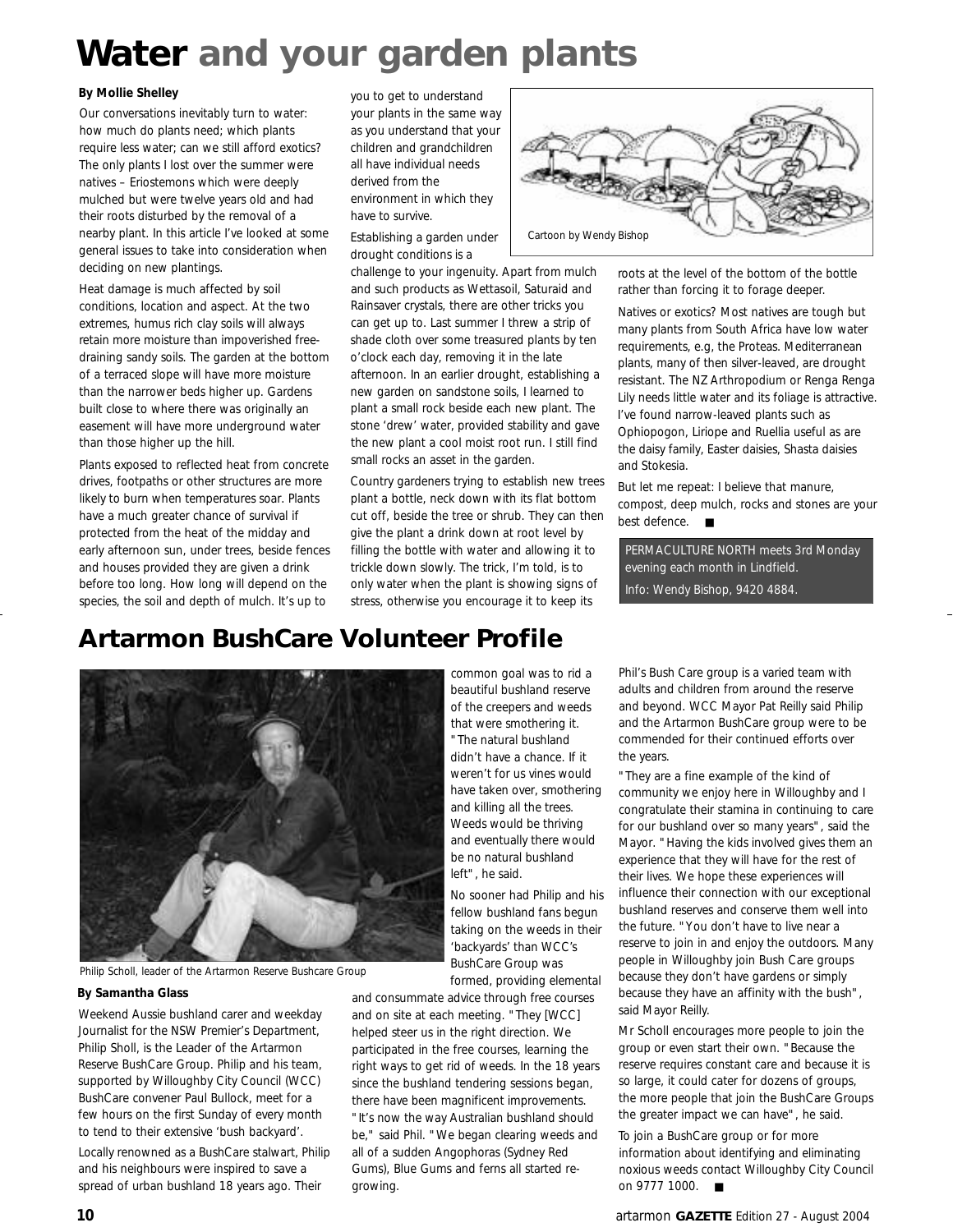

### **Girl Guides are recycling corks By Sonia Powell**

Artarmon's Girl Guides have been promoting Australia's cork recycling program at recent community events.

The girls ran a cork-guessing competition at the Artarmon Fair, and honed their marketing skills at the annual Bunnings Warehouse Guide Biscuits sale. One lucky Bunnings customer won a new wheelbarrow by correctly guessing the exact number of corks it contained.

Thanks to Guides Australia, around 10% of Australia's cork is now recycled. In Artarmon, ask a school family to take your corks to the

*T a l k i n g 2 0 6 4*

**Congratulations** to our local pharmacy, Nick Logan Pharmacist Advice of Hampden Road, for winning the "Outstanding Pharmacy" section of the 2004 North Shore Business Awards. Well done Nick and team! **The casual observer,** looking through the trees at Artarmon Reserve one morning in mid-June, could have been excused for thinking that the playing field was covered in snow. Closer inspection revealed that it was covered in sheets of a white plastic substance

Artarmon Public School canteen, or give them to a local Guide to take to the Guide Hall behind the Barton Street tennis courts. Most Body Shop outlets will also collect your corks for the recycling program.

Coming up: watch out for details of the **Artarmon Bikeathon on 19**

**September**. Have fun on wheels, and help us support autistic kids through 'Giant Steps'. Contact Leisa Davidson on 9427 7156 for more info. ■

which was then ploughed in as part of the re-grassing of the playing area.

**One of Artarmon's best known faces** is George who sells papers at the station for the Artarmon Newsagency. George has been unwell for a couple of months and returned to work a couple of weeks ago. We welcome George back to work and to good health.

**A recent spate of vandalism** has seen the boom gate in a car park in Broughton Rd being broken once a week, and several break in attempts at the pharmacy. Lights in Broughton Rd have been smashed on the weekends. Some louts on the way home? ■







## **St Basil's Anglican Church A r t a r m o n**

**6 B R O U G H T O N R O A D , A RTA R M O N • R E C T O R Y 9 4 1 2 1 3 1 5 • O F F I C E P H / FA X 9 4 1 3 9 7 1 3**

### **Prayers For Rain**

Special prayers for rain were conducted on 15 August in Anglican churches throughout Sydney. At a time when we are beginning to experience our great need for God to be gracious to us and send us rain, could I remind each of us that we also need to turn to Him as we seek His generosity.

### **St Basil's New Times For Sunday**

- **10.00am** Parish Communion with Children's Programme
- **12 noon** Korean Church Service
- **4.45pm C**onversation English
- **6.00pm** St Basil's@6. Phone 9412 1315 for more details.

### **Market Day**

**Saturday 18 September 9.00am - 1pm**

**St Basil's Church Hall**

#### **WHITE ELEPHANT STALL**

- Secondhand books Cakes
- Korean food BBQ

• Handcrafts

**Baptisms, Marriages and Funerals by arrangement with the Rector.**

If we can be of any other help or if you have an enquiry about the Christian faith or Church activities, please phone on 9412 1315.